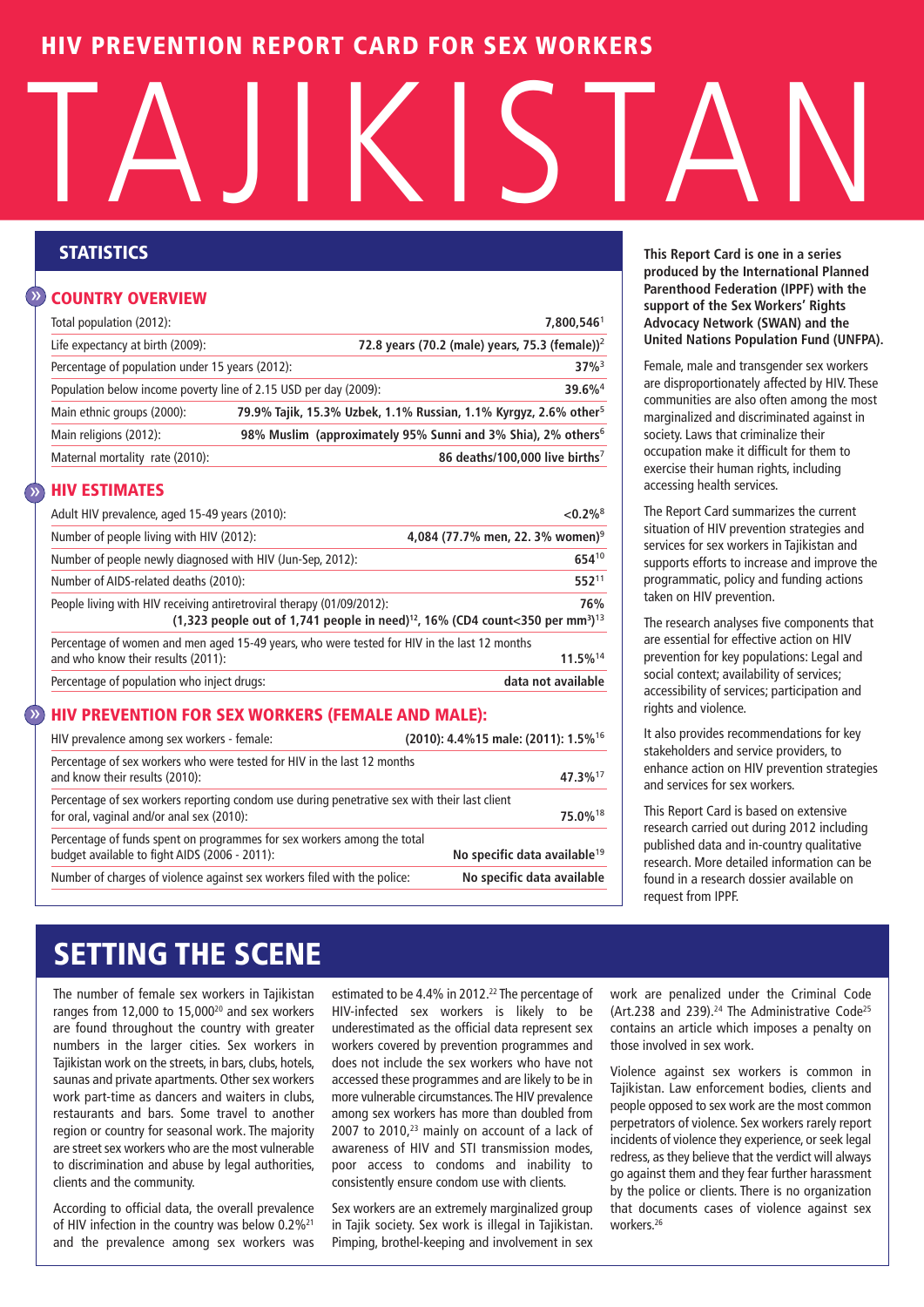# **1** >> LEGAL AND SOCIAL CONTEXT **PREVENTION COMPONENT 1**

#### NATIONAL LAWS, REGULATIONS, POLICIES, PROTOCOLS AND GUIDELINES FOR (AND AGAINST) SEX WORKERS AND THE CULTURAL AND SOCIAL CONTEXT THEY LIVE WITHIN

## **KEY POINTS:** » »

- **•** The Tajik legislation has many gaps, such as lack of legal protection of sex workers against discrimination and of mechanisms to protect certain vulnerable groups in society, including sex workers.<sup>27</sup>
- **•** Sex work in Tajikistan is illegal, and sex workers lack social and economic rights making them vulnerable to abuse. While individual sex work is not punishable under the Criminal Code, it is under the Administrative Code. Art.130 by which sex workers and clients are liable to large fines - from ten to twenty average monthly salaries (which are about USD \$800). 28
- **•** Most sex workers do not have a permanent residence and many sex workers are constantly moving from city to city to keep their activity secret. 29
- **•** In practice, two articles of the Administrative code (Art. 130 and Art.469, Living without Passport or Registration) are used as means to extort money and threaten sex workers who are not legally registered. 30
- **•** The Criminal Code (Art.239 and Art.238) describes a penalty for operating in a brothel, which is defined as a place where sex work is provided (houses, rental flats and private spaces). As a result, sex workers have to hide their work, which exposes them to a high risk of violence.<sup>31</sup>
- **•** The "law on HIV and AIDS" provides penalties for purposely transmitting HIV infection and penalties for medical professionals who disclose HIV positive status of their clients. Similar provisions exist in the Criminal Code. 32
- **•** Sex workers are stigmatized by the general population so the majority of sex workers keep their profession hidden – often even from their family.<sup>33</sup>
- **•** Media and newspaper articles on issues faced by sex workers do not have much influence on Tajik legislation. The reason is often a lack of information on the current situation of sex workers and SRH services and on selfcensorship. 34

- **•** *"I do not know anything about any laws. I didn't know that they exist at all." (Focus group discussion with female and transgender sex workers, Dushanbe)*
- **•** *"What kind of law? You have to pay a fine of 380-800 Somoni for the criminal record, and once the policeman receives the money, he tears up the protocol and puts the money in his pocket." (Focus group discussion with female and transgender sex workers, Dushanbe)*
- **•** *"Sex-business is widely stigmatized and not accepted by society. Article 130 of the Administrative Code actually helps police to behave improperly towards sex-workers." (Interview with the Executive Director of "Dignity")*
- **•** *"Specific HIV prevention for sex workers is not mentioned in any legislation. But there is a definition of "at risk" which includes sex workers, MSM, IDUs. Existing laws and regulations are affecting HIV prevention among the general population as well as sex workers." (Interview, Executive Director of the CSO "Mental health centre for people with HIV")*
- **•** *"I know that there is an administrative code against prostitution, but if you pay money to the police, you are free. I give most of what I earn to the police." (Focus group discussion with female and transgender sex workers, Dushanbe)*
- **•** *"Cases of discrimination take place not only against sex workers, but also against other groups such as the disabled or contemporarily dressed women. However, discrimination against sex workers is the most widespread and the strongest." (Focus group discussion with male and transgender sex workers, Dushanbe)*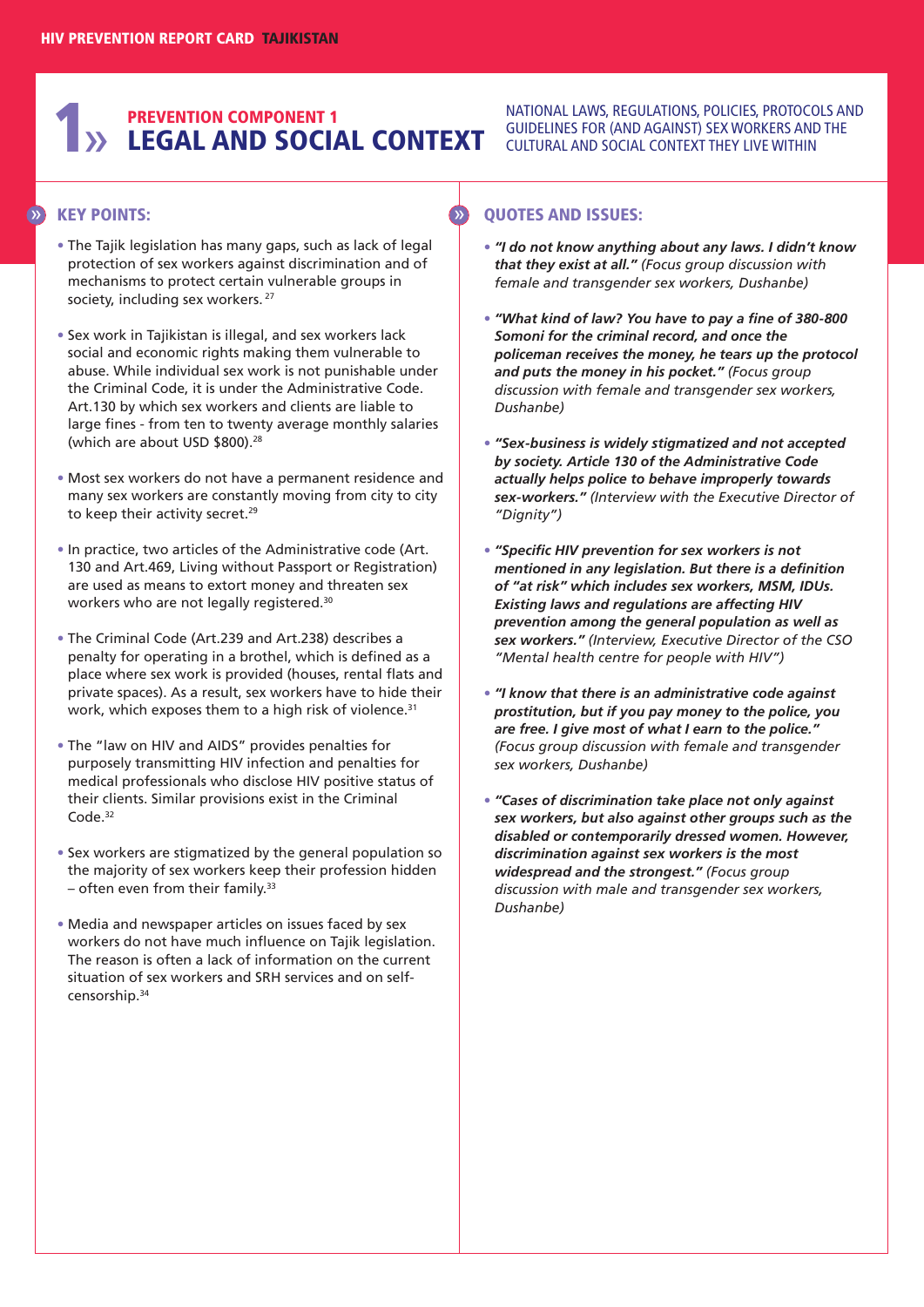# **2** >> **AVAILABILITY OF AVAILABILITY OF SERVICES**

#### THE NUMBER OF SITES AND RANGE OF SEXUAL AND REPRODUCTIVE HEALTH AND HIV SERVICES AVAILABLE FOR SEX WORKERS

## **KEY POINTS:** » »

- **•** The country's national policy framework related to HIV does not refer to different key population groups, such as sex workers or MSM, therefore designing and implementing tailor-made services for these groups represents a challenge. Consequently the availability of targeted services for sex workers is generally low. 35
- **•** The National Programme on HIV/AIDS 2011-15 (prepared as part of the national GF grant) promotes universal access to prevention, treatment, care and support for PLHIV. By 2015, it aims to reach at least 70% of the estimated number of sex workers and educate them about safer sex practices. <sup>36</sup> The programme envisages a range of special interventions for sex workers, including the distribution of free condoms and lubricants, information and educational materials, HIV testing and counselling, ARV and STI treatment. However, the programme does not include interventions to reduce violence against sex workers. 37
- **•** HIV testing and counselling (HTC) services are available in 35 AIDS centres (23 have laboratories), in hospitals and specialized clinics across the country. Anti-retroviral therapy availability is limited to AIDS centres where it is initiated by physicians. <sup>38</sup> Currently, only 10% of health facilities throughout the country are involved in the provision of HIV prevention services. 39
- **•** Information about safer sex, free lubricants and condoms for sex workers is routinely available through outreach work and NGOs, who are implementing HIV prevention programmes for sex workers. 40
- **•** There are 31 trust points for key populations including sex workers, 10 of which are based in AIDS centres and 21 based in NGOs financed by GF, DFID and PSI. The package of services provided includes: counselling, needle and syringe exchange for people who inject drugs, STI treatment, provision of condoms, disinfectants and lubricants, as well as information, education and communication (IEC) materials. They also provide information through outreach workers and peer educators and offer social support to clients for other services, such as testing, diagnosis of TB, antiretroviral therapy.<sup>41 42 43</sup>
- **•** In public institutions (City Centre for Reproductive Health, AIDS centres, and Friendly centres for vulnerable young people) condoms and lubricants are available to sex workers, but they do not attend these places and seek out services. They fear the stigma they will face in public institutions. 44

- **•** *"In our city there are several types of harm reduction and HIV prevention services: The exchange of needles and the distribution of condoms and lubricants. Also in the city centre there are services available where you can get information and services on HIV prevention." (Focus group discussion with female and transgender sex workers, Dushanbe)*
- **•** *"We very rarely visit unfamiliar support groups and centres because there is no trust. There are only a few organizations that have the capacity to help us." (Focus group discussion, with male and transgender sex workers, Dushanbe)*
- **•** *I prefer to ask my friends and doctor in Moscow, because here no one will understand me. Here, besides condoms, lubricant and counselling you can't have anything else." (Focus group discussion with male and transgender sex workers, Dushanbe)*
- **•** *To reduce the level of stigma and discrimination towards sex workers, the general population should be better informed and be part of education programmes." (Focus group discussion with female sex workers, Dushanbe)*
- **•** *Specialised services for sex workers are provided as part of Global Fund projects, such as syndromic treatment of STIs, etc. The trainings for reproductive health centres on providing some of the above mentioned services to sex workers were conducted through UNFPA. All services are provided on request, regardless of social status or group." (Interview with HIV Prevention Specialist, UNDP)*
- **•** *Only four NGOs provide HIV prevention services for MSM, mainly in Dushanbe, Khujand and Kulyab. In total, 3,541 MSM received HIV prevention services (11.8% of the estimated number of MSM). The low level of coverage of MSM is associated with the difficulties to access this group, the hidden nature of MSM due to stigma and the low level of geographic coverage of projects working with MSM." (Interview with the head of M&E Department, AIDS Centre)*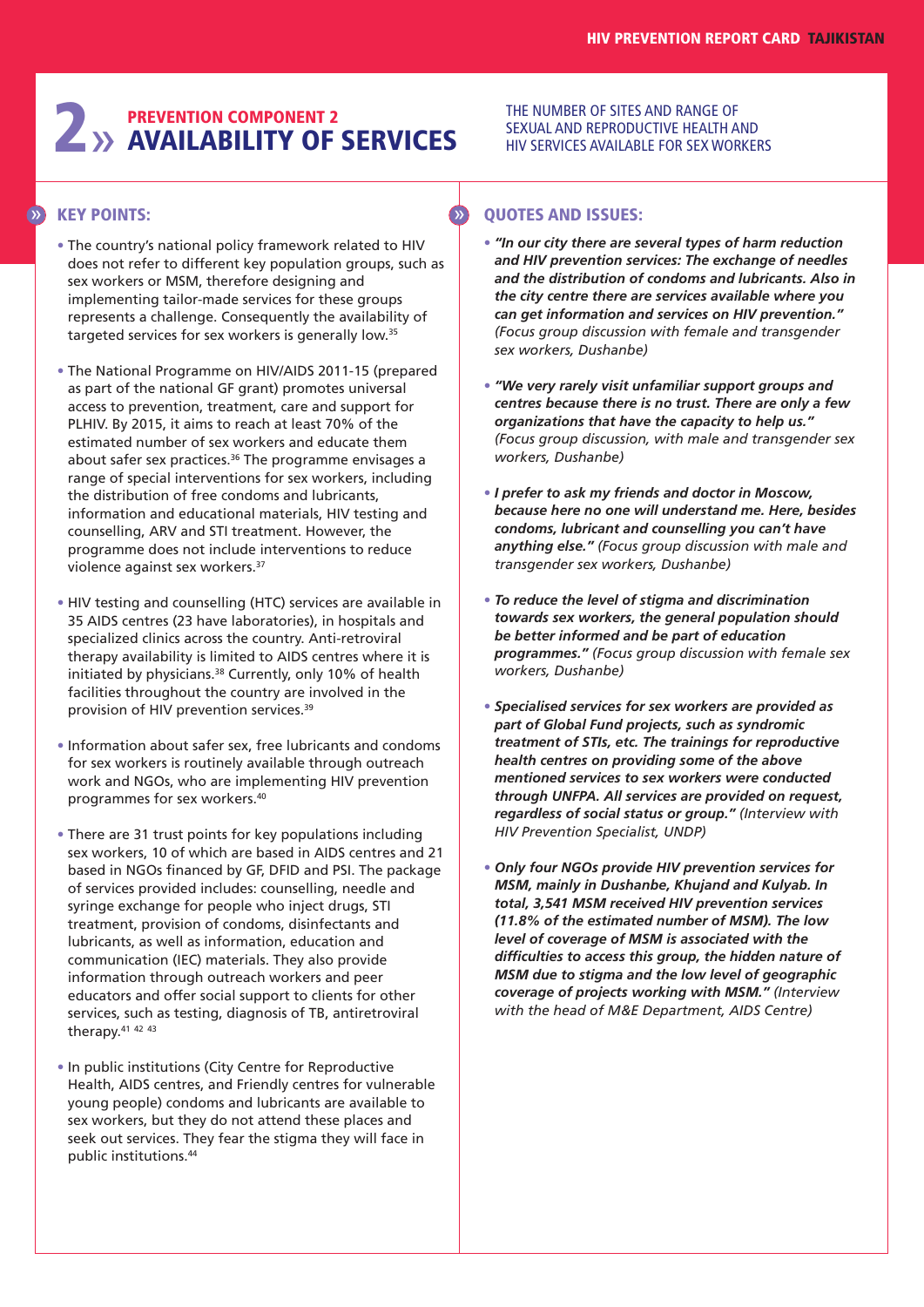# **3**» **ACCESSIBILITY OF SERVICES PREVENTION COMPONENT 3**

#### THE LOCATION, USER-FRIENDLINESS AND AFFORDABILITY OF SEXUAL AND REPRODUCTIVE HEALTH AND HIV SERVICES FOR SEX WORKERS

## **KEY POINTS:** » »

- **•** The main barriers for sex workers to accessing HIV services in Tajikistan are: the high level of stigma and discrimination; the lack of work ethics in service providers and breach of confidentiality; negative attitudes of parents, friends and society; negative attitudes of health care workers in clinics and poor quality of HIV related counselling. 45
- **•** In addition to barriers linked to attitudes, there are also geographical and economic barriers: most of the services are located in big cities, opening hours are not convenient and STI and HIV tests are expensive (e.g. one STI test costs USD \$10) except when they are provided under Global Fund Projects. 46
- **•** Issues related to reducing the HIV stigma and discrimination and the specific SRH needs of sex workers are not part of the official training curriculum of health care workers in clinics providing SRH services. 47
- **•** There are no specific clinics adapted to the needs of sex workers, except for youth-friendly service points which provide HIV and sexual health services, STI testing, treatment and care exclusively for youth members (up to 24 years of age) of key population groups. 48
- **•** A permanent residency permit ('*propiska')* is needed to access all public services, including AIDS centres. As most sex workers do not have this permit, the majority of them are excluded from the HIV services provided by the state. 49
- **•** In order to make the available services more accessible for sex workers, regular trainings are organized to familiarize doctors with the National HIV Programme. 50
- **•** The "Law on HIV and AIDS" (December 28, 2005, Nº 150) stipulates the prevention of HIV infection through different mechanisms and the provision of free, evidence-based, quality medical and psychosocial care for people living with HIV (PLHIV), while guaranteeing the confidentiality of this care. The law applies to all PLHIV no matter what their social background is, but does not mention sex workers in particular. 51 52

- **•** *"Before, I used to use the services provided by a NGO. The project ended and I had to go to another organization, but I was refused the services there because I had been the client of a different organization before, even if this one has closed. The answer that I got from the NGO was that I had to register earlier." (Focus group discussion with female and transgender sex workers, Dushanbe)*
- **•** *"We need to know our rights; there must be some centres that should have told us about them." (Focus group discussion with female and transgender sex workers, Dushanbe)*
- **•** *"I do not know what types of specific services exist for sex workers nor do I know what organizations provide services for sex workers." (Focus group discussion with female and transgender sex workers, Dushanbe)*
- **•** *"We often gather with an initiative group called DIGNITY, where we discuss about HIV prevention and our rights. They provide us with comprehensive information. But some other NGO outreach workers behave improperly and their reports are often wrong." (Focus group discussion with female and transgender sex workers, Dushanbe)*
- **•** *"The level of stigma and discrimination still remains very high. 69% of respondents think that people living with HIV should be isolated from society. 90% of interviewed PLHIV face stigma and discrimination in society, as well as in the family and when receiving services." (Interview with the National Country officer, UNAIDS)*
- **•** *"Before, the medical staff in State facilities used to refuse to serve PLHIV. Now, on paper, the situation has changed. But the problem still exists. If sex workers are living with HIV, to avoid discrimination, they can go to the Youth Friendly Services." (Interview with the Executive Director of "Dignity")*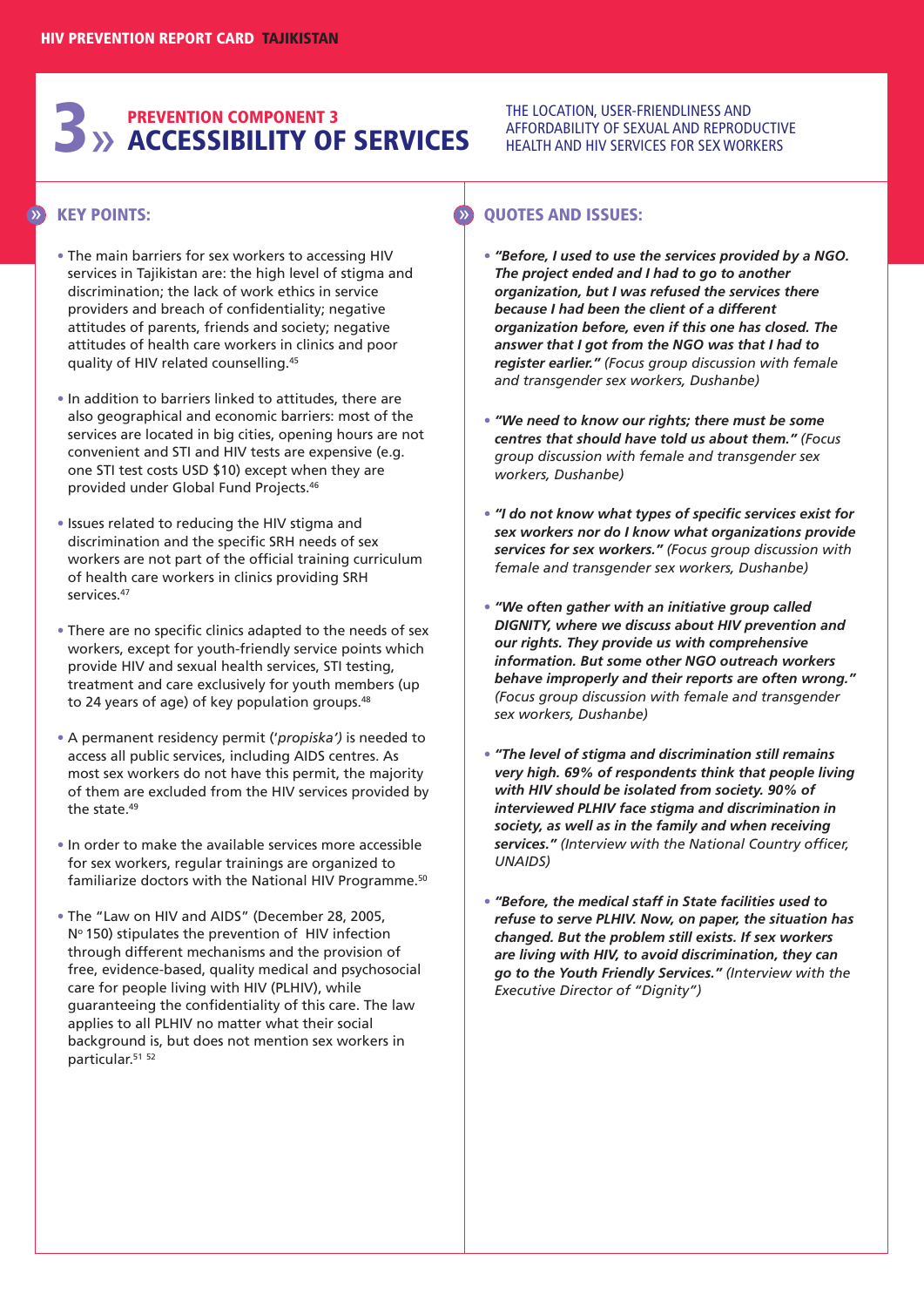# **4**» **PARTICIPATION AND RIGHTS PREVENTION COMPONENT 4**

## **KEY POINTS:** » »

- **•** The National Policy on HIV recognizes and respects the right to sexual and reproductive health of women, men and transgender people working in the sex industry and sex workers living with HIV. 53
- **•** The existing legislation does not confine the participation of different groups in decision-making processes. Persons or legal entities working in the field of HIV/AIDS have a right to be involved and participate in decision-making at national, regional and municipal levels. <sup>54</sup> Thus, formally there are no obstacles for sex workers to voice their concerns and take initiative in tackling the problems associated with sex work, but police harassment and stigma make it difficult for sex workers to fully participate in such processes.<sup>55</sup>
- **•** Despite the fact that the legislation does not per se prohibit the establishment and registration of sex worker associations, it is yet to be ascertained if the government would allow such an organization to fully register. As yet, no sex worker organization has registered with the State although one currently exists that is a member of both regional and international networks. 56
- **•** The reason for the limited advocacy and activism of sex workers is the high level of stigma and discrimination towards them in society, which makes it difficult for sex workers to represent their interests publicly without risking exposure to stigma, violence, extortion and discrimination. 57
- **•** Sex workers participating in HIV projects of nongovernmental organizations are usually involved in social and outreach activities. Because these activities take place "in the field", sex workers are not always given the opportunity to participate in strategic processes, the development of new programmes and recommendations related to sex workers. 58

LEVEL OF INVOLVEMENT OF SEX WORKERS IN THE DEVELOPMENT OF POLICIES AND PROGRAMMES AND THEIR REPRESENTATION AND PARTICIPATION IN DECISION MAKING PROCESSES

- **•** *"I know of only one organization that promotes the interests of sex workers, and has a voice in the National Coordinating Committee (NCC) to Combat HIV - the NGO SPIN + ." (Interview with the Director of the CSO "Equal Opportunities")*
- **•** *"The composition of the NCC on HIV should include 40% of the State institutions, 40% of the international organizations and 20% of NGOs, but there is no representative from the sex worker community." (Interview, Head of the M&E Department , Republican AIDS centre)*
- **•** *"Sex workers – including those living with HIV are not involved in decision-making processes in the area of HIV at national, regional and municipal level." (Interview, Executive Director of the CSO "Mental health centre for people with HIV")*
- **•** *"The Committee of Women's Affairs and the Ministry of Health of Tajikistan should pay more attention to the problems of sex workers related to HIV." (Interview with HIV Prevention Specialist, UNDP)*
- **•** *"In general, the AIDS organizations are fragmented and not coordinated. The working groups of the CCM consist of AIDS organizations, but their role is small and limited to the right to vote. The CCM does not notify the NGOs on the agenda of the meetings and work plans. This leads to a reduction of interest in the work of the NCC by the NGOs. The CCM does not meet the requirements of the Global Fund to work with civil society and communities affected by the epidemic." (Interview, Executive Director of the CSO "Intibori")*
- **•** *"The National HIV programmes are committed to respect principles of law and to be consistent with international norms. The National Policy on AIDS recognizes and respects the right to sexual and reproductive health of women, men, and transgender people working in the sex industry and sex workers living with HIV. But rights are very often violated. Sex workers understand that no one will defend them and thus do not try to stand up for their rights." (Interview, Executive Director of the CSO "Intibori")*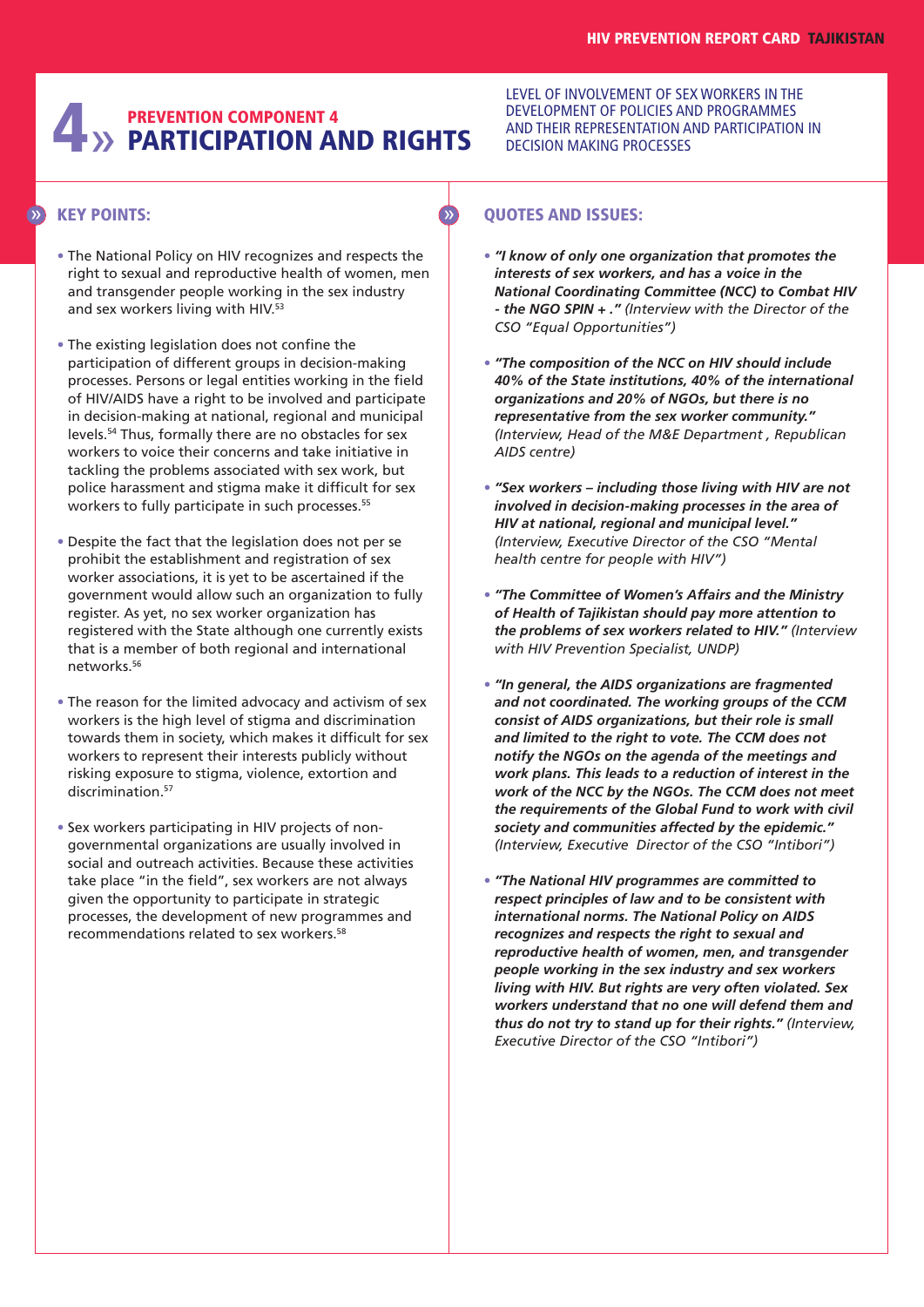# **5**» **PREVENTION COMPONENT 5 VIOLENCE**

#### PHYSICAL ASSAULT, SEXUAL ASSAULT, PSYCHOLOGICAL ABUSE BY STATE OR NON-STATE ACTORS

#### **KEY POINTS:** » »

- **•** The National programme on gender equality and the national policy to eliminate violence against women outline measures to prevent violence against women.<sup>59</sup>
- **•** Since 2006, various local NGOs have been working on the prevention of violence against women in cooperation with the respective national Coordinating Councils, headed by the Deputy Prime Minister and including representatives from different Ministries. These NGOs provide counselling and psychological support to women who are survivors of violence, including sex workers. 60
- **•** The Constitution of Tajikistan guarantees equal rights to all citizens and prohibits any discrimination. There are no specific mechanisms protecting the rights of sex workers exposed to violence or who face a high risk of being exposed to violence. 61
- **•** There are no documented data or court rulings related to the violations of sex workers' human rights.<sup>62</sup>
- **•** Anecdotally, sex workers regularly face violence from government officials, in particular police officers. Sex workers are also prone to violence from customers or perpetrators posing as customers and religious groups. Unequal access to police and legal protections renders sex workers far more vulnerable to violence. <sup>63</sup>
- **•** Sex workers in the street are most vulnerable to violence and when the provision of sexual services is at the client's residence, as opposed to working for a third party (who may potentially provide sex workers some level of security). 64

- **•** *"My friend and I were detained and taken to the police department to identify someone. When we arrived at the department, the head of the department had his birthday and we were "offered" to him. When we refused, they beat us, abused and kicked us out without any money in the early morning." (Focus group discussion with female and transgender sex workers Dushanbe)*
- **•** *"Violence comes from the police. The society sees how police behave with us and try to imitate them." (Focus group discussion with female and transgender sex workers Dushanbe)*
- **•** *"Forced detention sometimes takes place, but it is rare. If it happens, from my experience, they will beat you, and if they cannot get other things from you (mostly money), then they just let you go." (Focus group discussion with female and transgender sex workers Dushanbe)*
- **•** *"When clients find out that you are not a girl, they beat you, mostly because they feel shame of themselves." (Focus group discussion with female and transgender sex workers Dushanbe)*
- **•** *"One of my friends was used and abused. Everything can happen, you need to be careful." (Focus group discussion with Male and transgender sex workers Dushanbe)*
- **•** *"For sex workers it is always dangerous to work (in the current Tajik context where stigma and discrimination is very high) but even more on the street where sex workers are not physically protected. They cannot count on help either from police or from third parties." (Interview, HIV Prevention Specialist, UNDP )*
- **•** *"There are cases when a sex worker expects only one client, but when she gets to the given place, a group of people is waiting for her. In this case, sex workers are very vulnerable because they are not able to defend themselves physically or legally." (Interview, Director of the CSO "Equal Opportunities")*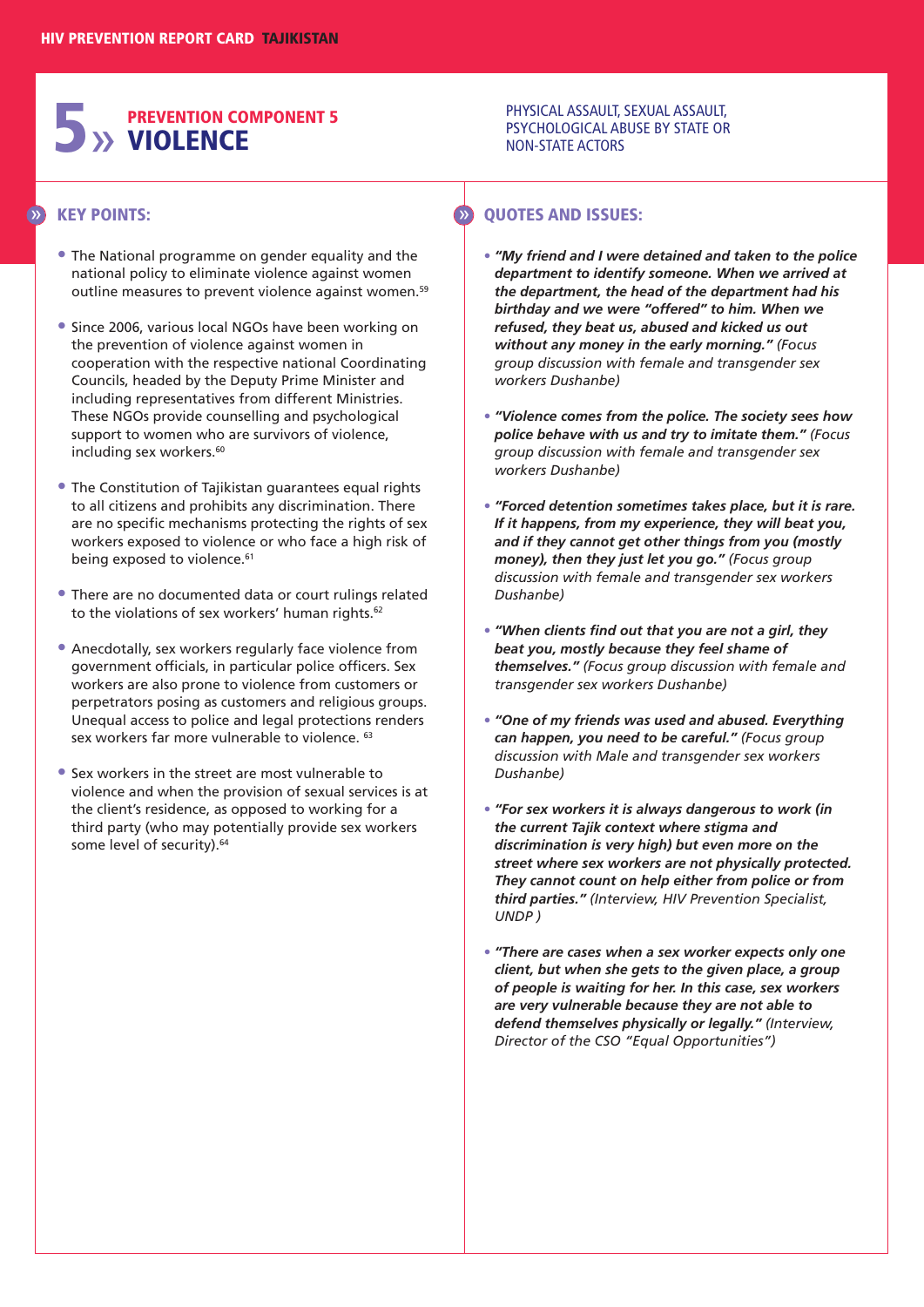## **NOTES AND REFERENCES**

- <sup>1</sup> http://stat.tj/en/analytical-tables/socio-demographic-sector/
- <sup>2</sup> http://stat.tj/en/analytical-tables/socio-demographic-sector/
- <sup>3</sup> http://www.globalhealthfacts.org/data/topic/map.aspx?ind=82
- <sup>4</sup> http://stat.tj/ru/publication/e-version/
- <sup>5</sup> http://stat.ti/en/analytical-tables/socio-demographic-sector/
- <sup>6</sup> http://stat.tj/en/analytical-tables/socio-demographic-sector/
- <sup>7</sup> http://www.unicef.org/infobycountry/Tajikistan\_statistics.html
- <sup>8</sup> http://www.unaids.org/en/regionscountries/countries/tajikistan/
- <sup>9</sup> http://www.nc-aids.tj/statistika.html
- <sup>10</sup> http://www.nc-aids.tj/statistika.html
- <sup>11</sup> http://www.nc-aids.tj/statistika.html <sup>12</sup> http://www.nc-aids.tj/statistika.html

<sup>13</sup> WHO/UNAIDS, *HIV/AIDS in Europe and central Asia*, Progress Report 2011

14 http://www.nc-aids.ti/statistika.html

<sup>15</sup> National Country Progress Report 2012 – Tajikistan http://www.unaids.org/en/<br>dataanalysis/monitoringcountryprogress/progressreports/2012countries/ce\_TJ\_Narrative\_<br>Report%5B1%5D.pdf

<sup>16</sup> *National Country Progress Report 2012 – Tajikistan* http://www.unaids.org/en/ dataanalysis/monitoringcountryprogress/progressreports/2012countries/ce\_TJ\_Narrative\_ Report%5B1%5D.pdf

<sup>17</sup> *National Country Progress Report 2012 – Tajikistan* http://www.unaids.org/en/ dataanalysis/monitoringcountryprogress/progressreports/2012countries/ce\_TJ\_Narrative\_ Report%5B1%5D.pdf

<sup>18</sup> *National Country Progress Report 2012 – Tajikistan* http://www.unaids.org/en/ dataanalysis/monitoringcountryprogress/progressreports/2012countries/ce\_TJ\_Narrative\_ Report%5B1%5D.pdf

<sup>19</sup> National Country Progress Report 2012 – Tajikistan http://www.unaids.org/en/<br>dataanalysis/monitoringcountryprogress/progressreports/2012countries/ce\_TJ\_Narrative\_<br>Report%5B1%5D.pdf

<sup>20</sup> National report on progress made in the response to AIDS – Tajikistan<br>http://www.unaids.org/en/dataanalysis/knowyourresponse/countryprogressreports/2012co<br>untries/ce\_TJ\_Narrative\_Report%5B1%5D.pdf

<sup>21</sup> National report on progress made in the response to AIDS – Tajikistan<br>http://www.unaids.org/en/<br>dataanalysis/monitoringcountryprogress/progressreports/2012countries/ce\_TJ\_Narrative\_ Report%5B1%5D.pdf

<sup>22</sup> *National report on progress made in the response to AIDS – Tajikistan* http://www.unaids.org/en/

dataanalysis/monitoringcountryprogress/progressreports/2012countries/ce\_TJ\_Narrative\_ Report%5B1%5D.pdf

<sup>23</sup> *National report on progress made in the response to AIDS – Tajikistan*

http://www.unaids.org/en/ dataanalysis/monitoringcountryprogress/progressreports/2012countries/ce\_TJ\_Narrative\_ Report%5B1%5D.pdf

<sup>24</sup> The Criminal Code of the RT - http://www.minjust.tj/, Article 238 *Involving in Prostitution and Article 239 Organization or Maintenance of Dens, Pandering*

<sup>25</sup> Administrative Code of the Republic of Tajikistan - http://www.minjust.tj/

<sup>26</sup> Information from the Focus Group Discussions and Interviews in the Framework of this research, October 2012

<sup>27</sup> The Criminal Code of the RT - http://www.minjust.tj

<sup>28</sup> The Administrative Code of the Republic of Tajikistan - http://www.minjust.ti

<sup>29</sup> Interview, Director of the CSO "Equal opportunities"

<sup>30</sup> NGO report on the Republic of Tajikistan's implementation of the International Covenant on Civil and Political Rights, Prepared by the support of the International Federation for Human Rights (FIDH) and Open Society Institute – Assistance Foundation in Tajikistan, Dushanbe 2013

<sup>31</sup> The Administrative Code of the Republic of Tajikistan - http://www.minjust.tj

<sup>32</sup> Interview, Head of M&E Department Republican AIDS Centre

<sup>33</sup> Interview with Director of CSO "Equal Opportunities"

<sup>34</sup> Interview, Executive Director of "Dignity"

<sup>35</sup> Interview. Director of CSO "Equal Opportunities"

<sup>36</sup> Programme on HIV / AIDS in the Republic of Tajikistan for the period 2011-2015 -<br>http://www.nc-aids.tj/normativno-pravovie-dokumenti/zakon.html

<sup>37</sup> Programme on HIV / AIDS in the Republic of Tajikistan for the period 2011-2015 -<br>http://www.nc-aids.tj/normativno-pravovie-dokumenti/zakon.html

<sup>38</sup> *National protocol for the treatment and management of TB / HIV*http://www.rec.tj/index.php?option=com\_content&view=article&id=160:-2011-2015- &catid=59:2010-12-07-13-55-25&Itemid=57

<sup>39</sup> Interview with HIV Prevention Specialist, UNDP

<sup>40</sup> Interview , Head of M&E Department Republican AIDS Centre

<sup>41</sup> Programme on HIV / AIDS in the Republic of Tajikistan for the period 2011-2015 -<br>http://www.nc-aids.tj/normativno-pravovie-dokumenti/zakon.html

<sup>42</sup> Interview, representative UNAIDS Tajikistan

<sup>43</sup> Programme on HIV / AIDS in the Republic of Tajikistan for the period 2011-2015 -<br>http://www.nc-aids.tj/normativno-pravovie-dokumenti/zakon.html

<sup>44</sup> Interview , Head of M&E Department Republican AIDS Centre

<sup>45</sup> Interview, Director of the CSO "Equal Opportunities"

<sup>46</sup> Interview, Director of the CSO "Equal Opportunities"

47 Interview, Director of the CSO "Equal Opportunities"

<sup>48</sup> Interview, Head of the M&E Department, Republican AIDS Centre

<sup>49</sup> Interview, Director of the CSO "Equal Opportunities"

<sup>50</sup> *Programme on HIV / AIDS in the Republic of Tajikistan for the period 2011-2015* http://www.nc-aids.tj/normativno-pravovie-dokumenti/zakon.html

<sup>51</sup> *The response to HIV and AIDS in Tajikistan" (Law of RT as of 31.12.2008, 476)* -

http://www.nc-aids.tj/normativno-pravovie-dokumenti/zakon.html <sup>52</sup> Interview, Head of M&E Department Republican AIDS Centre

<sup>53</sup> Programme on HIV / AIDS in the Republic of Tajikistan for the period 2011-2015 ·<br>http://www.nc-aids.tj/normativno-pravovie-dokumenti/zakon.html

<sup>54</sup> Regulations on Membership NCC country<br>http://www.ncc.tj//index.php?option=com\_content&task=view&id=1&Itemid=2

- 55 Interview, National country officer, UNAIDS
- 
- <sup>56</sup> Interview, Director of the CSO "Equal Opportunities"
- <sup>57</sup> Interview, Director of the CSO "Equal Opportunities"
- <sup>58</sup> Interview. Director of the CSO "Equal Opportunities"

<sup>59</sup> http://www.untj.org/docs/country\_context/gender/Policies/National\_Strategy\_for\_ women\_empowerment\_rus.pdf

 $^{60}$ http://www.untj.org/docs/country\_context/gender/Policies/National\_Strategy\_for\_ women\_empowerment\_rus.pdf

<sup>61</sup> http://www.constcourt.tj/rus/index.php?option=com\_content&view=article&id=2:2009- 06-24-11-12-07&catid=2:2009-07-13-05-22-34&Itemid=13

<sup>62</sup> Interview, Director of the CSO "Equal Opportunities"

- <sup>63</sup> Interview, Head of the M&E Department , Republican AIDS centre
- <sup>64</sup> Interview. Director of the CSO "Equal Opportunities"